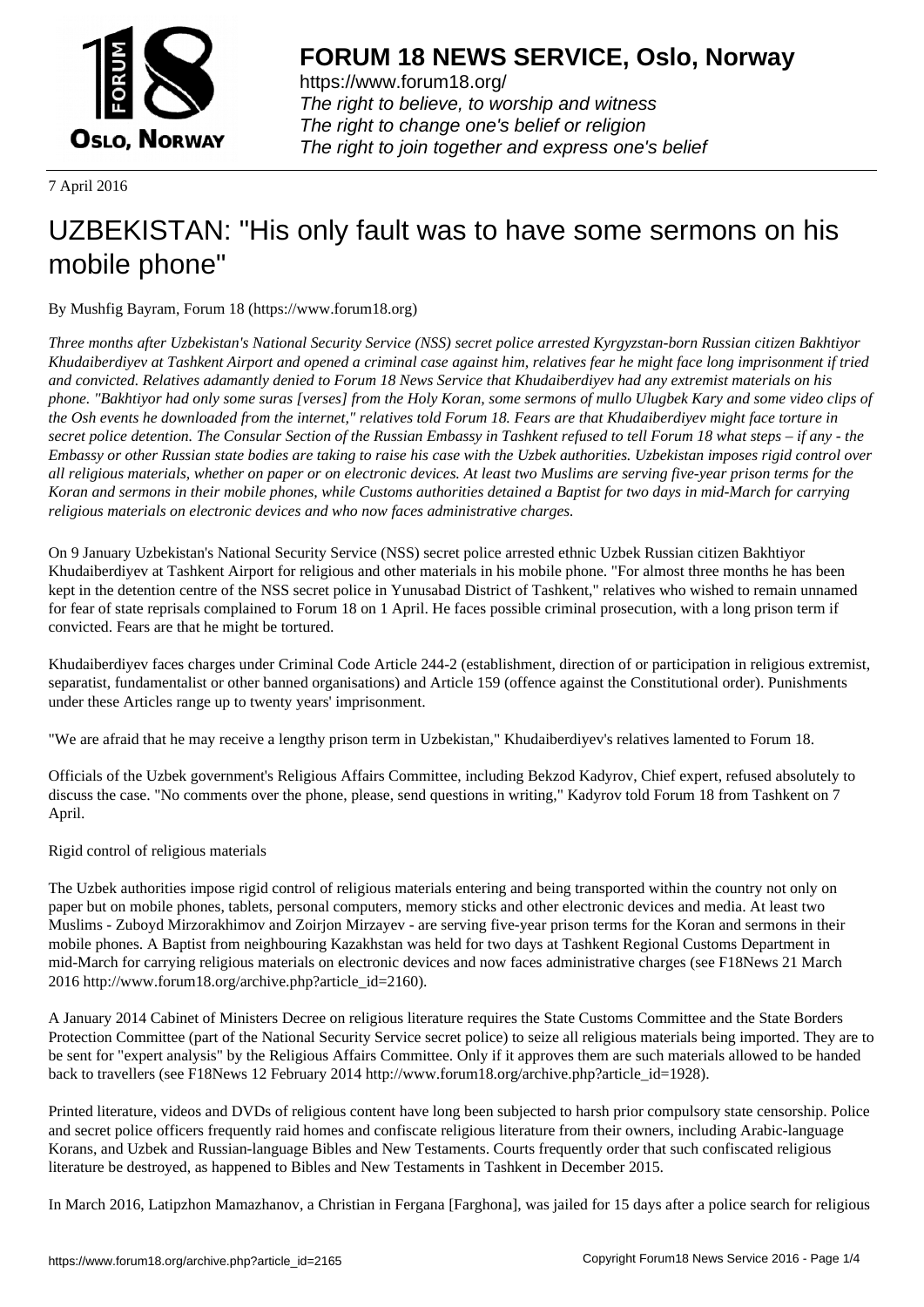one day more than his 15 day term and was tortured during the prison term. He also faces new administrative charges (see F18News 13 April 2016 http://www.forum18.org/archive.php?article\_id=2167).

## Airport arrest

Uzbek Customs officials detained Khudaiberdiyev at Tashkent Airport on 9 January as he was changing planes in transit from South Korea to Osh, Kyrgyzstan, relatives told Forum 18. He had travelled from his home in Russia to South Korea to earn money. On the return journey he decided to visit his mother and wife, who currently live in Osh, Kyrgyzstan. "He travelled via Tashkent because it was cheaper to do so."

Customs officials at the airport detained Khudaiberdiyev for carrying on his mobile phone allegedly "extremist" religious materials, as well as video materials about the ethnic conflict between ethnic Kyrgyz and Uzbeks in his native Osh in Kyrgyzstan in June 2010, which left hundreds dead.

However, relatives adamantly denied to Forum 18 that Khudaiberdiyev had any extremist materials on his phone. "Bakhtiyor had only some suras [verses] from the Holy Koran, some sermons of mullo Ulugbek Kary and some video clips of the Osh events he downloaded from the internet." They said that the Uzbek authorities allow Imam Ulugbek Kary, who lives and works in Andijan Region, "to preach at weddings and other ceremonies. His sermons are sold freely at markets in Uzbekistan".

"Everybody in the region knows about the Osh events," relatives added. "Bakhtiyor did not participate in the conflict - he only downloaded the videos from the internet."

The 34-year-old Khudaiberdiyev, a Kyrgyzstan-born ethnic Uzbek who later took Russian citizenship, has a wife and two daughters aged 4 and 2. "He left behind his old mother and his wife, both of whom are unemployed, as well as his two small daughters," relatives told Forum 18. "It is hard for them to survive with no income."

Relatives find out about arrest only after 25 days

Relatives learned of Khudaiberdiyev's arrest only after 25 days, they complained to Forum 18. "Bakhtiyor made a phone call to his mother and wife in Osh from Tashkent airport saying where he was and that he was about to visit them." Because he did not arrive in Osh that day or soon after, relatives called various Uzbekistan authorities to find out Khudaiberdiyev's whereabouts, but without success.

Finally, his mother travelled on 3 February to Tashkent Airport, where Airport Customs officials told her that they had referred her son's case to the NSS secret police and that Khudaiberdiyev was being kept at the NSS' Yunusabad Detention Centre. She went to the prison the same day.

At Yunusabad District NSS, Investigator Mansur Irgashev told her in person that Khudaiberdiyev is being accused of religious extremism and inciting inter-ethnic hatred under the two Criminal Code Articles.

Father asked to witness against son

Meanwhile on 17 March, more than two months after Khudaiberdiyev's arrest and more than a month after his mother visited him at the NSS secret police detention centre in Yunusabad, two persons who presented themselves as Police officials visited Khudaiberdiyev's father who resides in Vladivostok, Russia. They told him that Uzbekistan is searching for his son, relatives told Forum 18.

The father could not remember the names or workplace of the persons in their identification documents since "they just let him have a quick glance at their IDs", relatives added. The officials asked the father whether his son is involved in any extremist religious activity and who his friends are. However, the father told them that Khudaiberdiyev "is no extremist" and that "he does not pray or even go to mosque regularly. His only fault was to have some sermons on his mobile phone."

## No comments from officials

Investigator Bahodyr (who did not his last name) of Tashkent Airport's Customs Investigation Department on 5 April declined to tell Forum why Khudayberdiyev was stopped by customs officials and exactly what he violated. He passed the phone to another official (who refused to give his name), who wrote down Khudayberdiyev's details, and after pausing for a moment told Forum 18: "We cannot discuss the case with you over the phone." He then referred Forum 18 to Uzbekistan's Foreign Ministry.

Uzbekistan's NSS secret police headquarters in Tashkent did not answer the phones between 5 and 7 April.

Ilham Usmanov, Prosecutor of Tashkent's Yunusabad District, declined to talk to Forum 18 on 6 April. He asked it to talk to him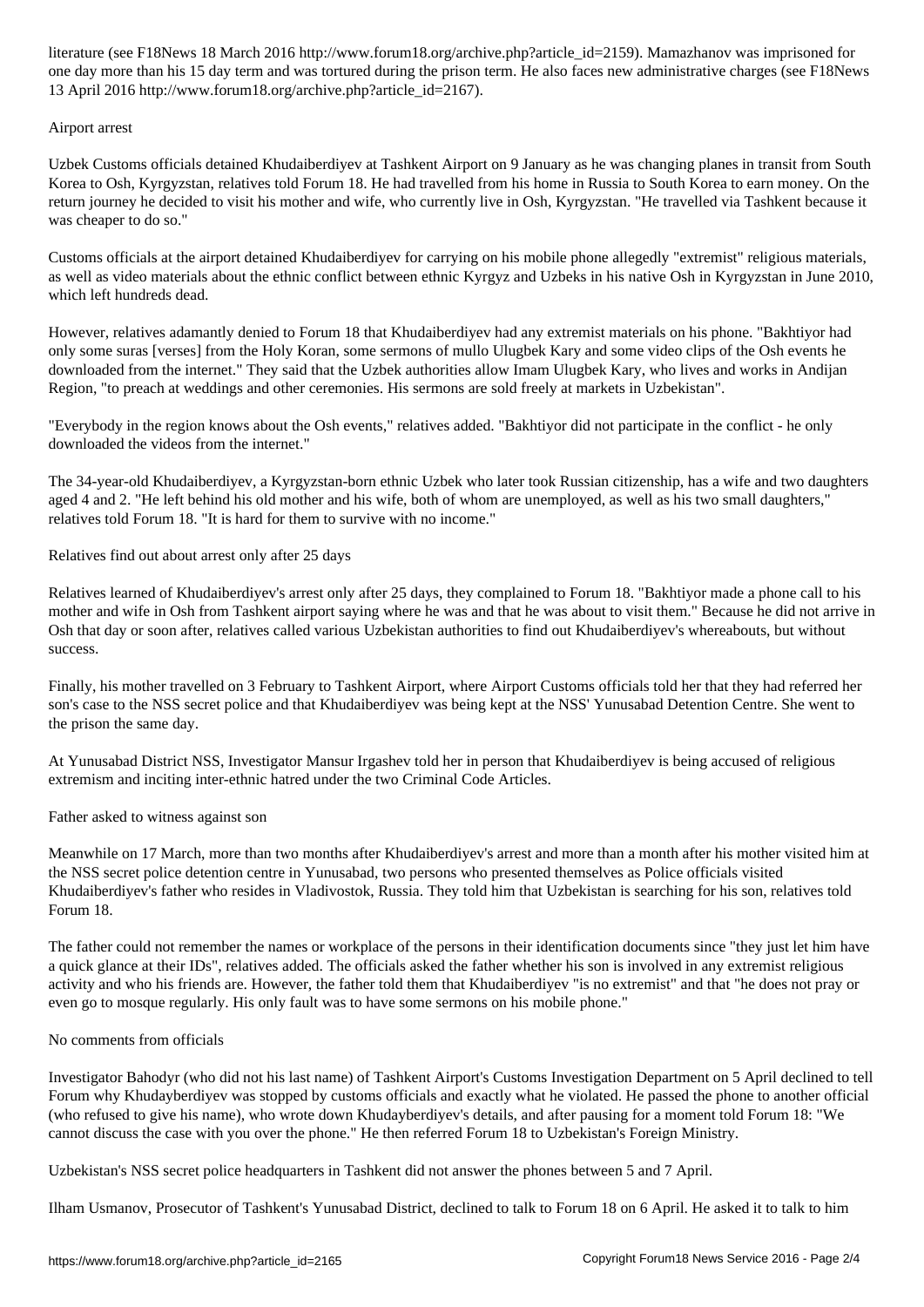Phones went unanswered at Tashkent City Prosecutor's office each time Forum 18 called on 7 April.

Because Kadyrov of the Religious Affairs Committee refused to talk to Forum 18, it was unable to find out whether the works of Imam Ulugbek Kary are banned in Uzbekistan.

An official of the Consular Section of the Russian Embassy in Tashkent, who did not give his name, took down the details of Khudaiberdiyev's arrest on 1 April. However, he refused to tell Forum 18 what steps – if any - the Embassy or other Russian state bodies are taking to raise his case with the Uzbek authorities. He asked Forum 18 to send questions in writing. Forum 18 wrote to the Embassy on 5 April, but had received no reply by the end of the working day in Tashkent on 7 April.

Nadezhda Atayeva of the Association for Human Rights in Central Asia (AHRCA) told Forum 18 from France on 6 April that her organisation, together with the International Partnership for Human Rights (IPHR), has not received a response to letters about Khudaiberdiyev's case they sent on 25 March to Russia's Foreign Ministry as well as the Permanent Representative of Russia in the United Nations.

"We are seriously concerned that Khudaiberdiyev may be tortured"

April went unanswered.

During her February visit, Khudaiberdiyev's mother was allowed to see her son for one and half hours. "Bakhtiyor told her that he is being fed and treated normally, and that she should not worry," relatives told Forum 18. "He several times repeated that he does not know why he is being accused of extremism and why he was arrested. But he couldn't complain about his arrest or say anything displeasing the authorities since the meeting took place in the room where Investigator Irgashev was present and he was taking down notes of their conversation."

The mother after the meeting was accompanied away by Investigator Irgashev. "She had to leave Uzbekistan already on 5 February since she could not register privately as a guest, and all foreigners without a visa or registration cannot stay in Uzbekistan for more than three days."

Atayeva told Forum 18 that "we are seriously concerned that Khudaiberdiyev may be tortured or physically abused while in NSS detention."

The use by the authorities of physical violence and torture, or threats of this, is widespread in Uzbekistan. Most victims are, for extremely good reasons, unwilling to publicly discuss their experiences (see Forum 18's Uzbekistan religious freedom survey http://www.forum18.org/Archive.php?article\_id=1862).

"We don't know what is happening to Bakhtiyor and have no way to find out"

One relative wept over the phone and told Forum 18 that "we don't know what is happening to Bakhtiyor and have no way to find out."

The relatives lamented to Forum 18 that neither they nor Khudaiberdiyev's mother or wife can afford to travel to Tashkent, nor do they have anyone legally defending him. "Even the lawyer appointed by the Uzbek authorities called the mother and told her that he is no longer representing her son."

They said that air travel is the only option left to travel to Tashkent. "It is now the only way of communication open between Kyrgyzstan and Uzbekistan after the land border-crossing points were closed after the recent border incident between the two countries."

Relatives added that, even if they could travel to Tashkent, they could stay there only for three days since they have no relatives or friends in Uzbekistan with whom could register to stay there longer.

Sherzod (who refused to give his last name), who was assigned as Khudaiberdiyev's lawyer, refused to discuss the case. "You are only a human rights defender and not his legal representative," he told Forum 18 from Tashkent on 7 April. "So I can't give you any information. Besides, this is a highly secret case." He then put the phone down. (END)

For a personal commentary by a Muslim scholar, advocating religious freedom for all as the best antidote to Islamic religious extremism in Uzbekistan, see http://www.forum18.org/Archive.php?article\_id=338.

For more background, see Forum 18's Uzbekistan religious freedom survey at http://www.forum18.org/Archive.php?article\_id=1862.